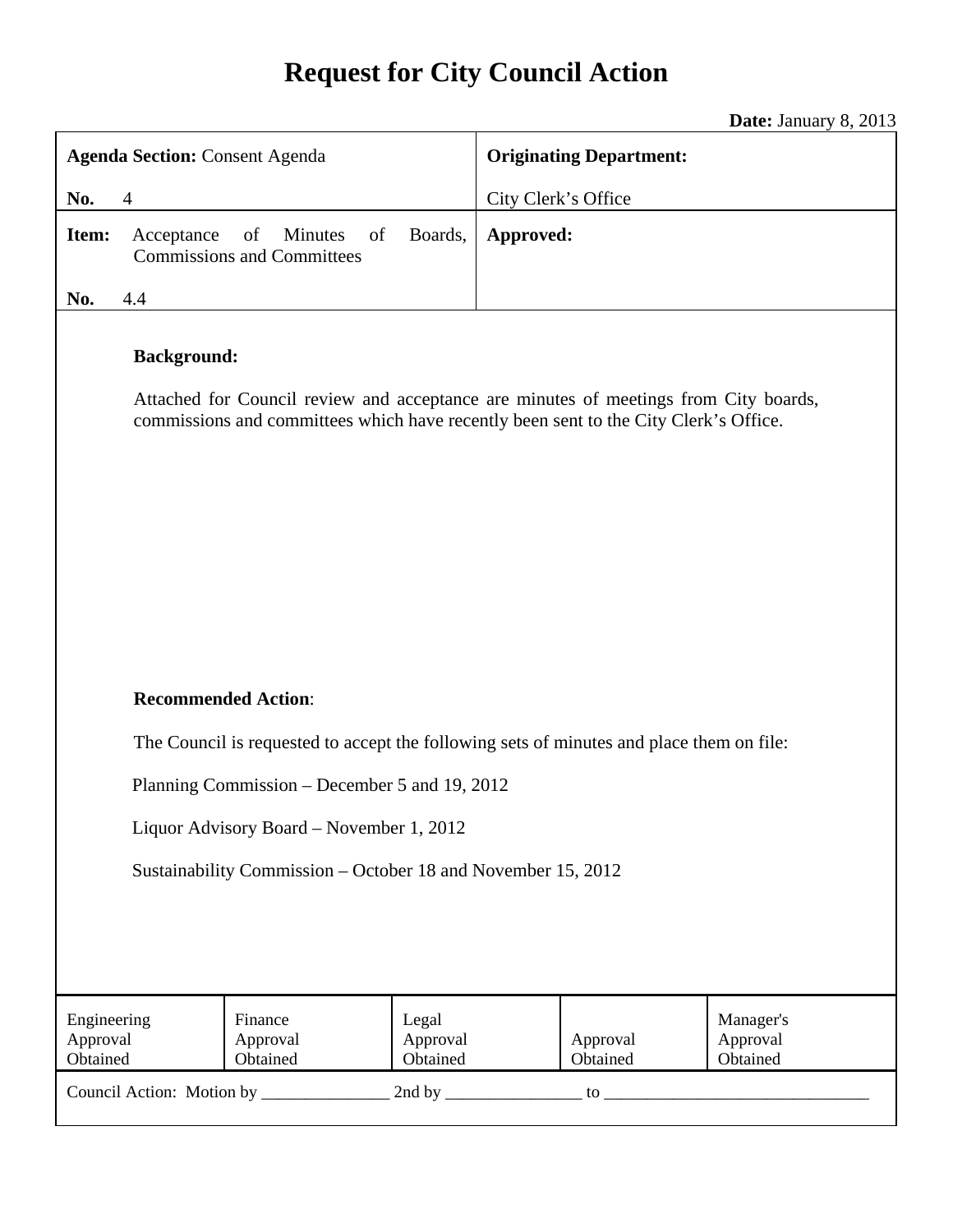

### **MINUTES**

**Carbondale Planning Commission Wednesday, December 5, 2012 Room 108 City Hall/Civic Center 7:00 p.m.**

Mr. Barke called the meeting to order at 8:05 p.m.

**Members Present:** Barke, Grant, Harvey, Kang, McClurg, Hunsaker, Love, Brazley **Members Absent:** Lilly, McDaniel (ex-officio) **Staff Present:** Wallace, Henry \_\_\_\_\_\_\_\_\_\_\_\_\_\_\_\_\_\_\_\_\_\_\_\_\_\_\_\_\_\_\_\_\_\_\_\_\_\_\_\_\_\_\_\_\_\_\_\_\_\_\_\_\_\_\_\_\_\_\_\_\_\_\_\_\_\_\_\_\_\_\_\_\_\_\_\_\_\_

#### **2. Approval of Minutes:**

Dr. Brazley moved, seconded by Mr. McClurg, to approve the minutes of October 3, 2012. The motion to approve the minutes passed on a unanimous voice vote.

#### **3. Report of Officers, Committees, Communications:**

Mr. Barke stated there were no reports.

#### **4. Public Hearings:**

None

#### **5. Old Business**

None.

#### **6. New Business**

**A.** Election of Officers

A nominating committee was formed which will provide a slate of officers for the 2013 Calendar year. The Commission will vote on the election of officers at the next Planning Commission meeting.

**B.** Approval of the FY 2012 Annual Report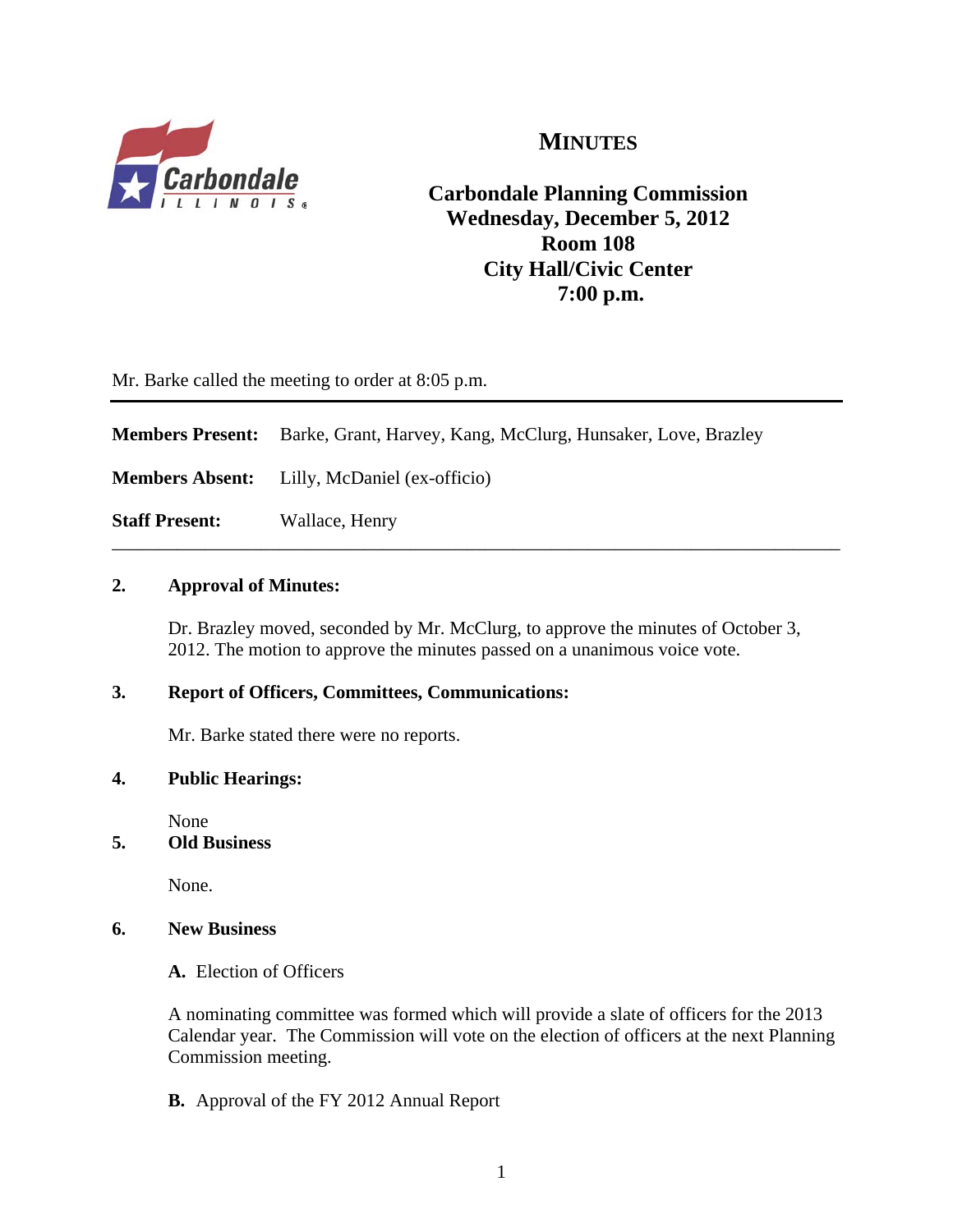Mr. Barke provided a short overview of the report and the Commission recommended it be sent to the City Council for acceptance.

**C.** Zoning Ordinance Draft Copy

Mr. Wallace gave a short explanation of the Zoning Ordinance draft and the process for adoption.

**D.** The Commissioner Fall 2012

Mr. Barke recommended that each Commissioner read this and all issues of the Commissioner.

**E.** City Council Agendas of October 9, October 23, November 13, and November 27, 2012

Mr. Wallace provided details of the Council's action.

#### **Adjournment**

Mr. Barke adjourned the meeting at 8:21 p.m.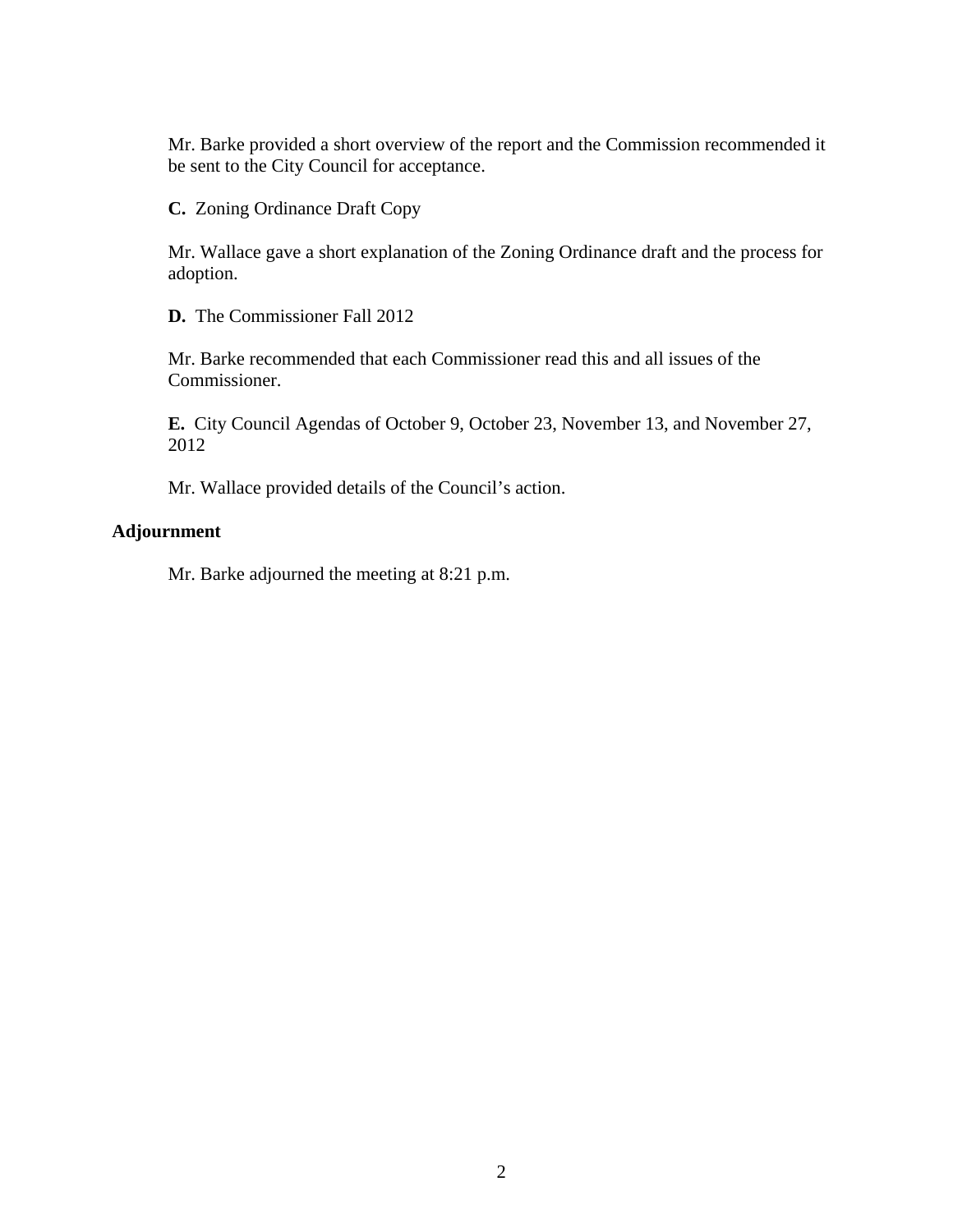

### **MINUTES**

**Carbondale Planning Commission Wednesday, December 19, 2012 Room 108 City Hall/Civic Center 7:00 p.m.**

Ms. Harvey called the meeting to order at 7:00 p.m.

|                        | <b>Members Present:</b> Grant, Harvey, Kang, Hunsaker, Love, Lilly |  |
|------------------------|--------------------------------------------------------------------|--|
| <b>Members Absent:</b> | Barke, McClurg, Brazley, McDaniel (ex-officio)                     |  |
| <b>Staff Present:</b>  | Wallace, Price                                                     |  |

#### **2. Approval of Minutes:**

Mr. Kang moved, seconded by Mr. Love, to approve the minutes of December 5, 2012. The motion to approve the minutes passed on a unanimous voice vote.

#### **3. Report of Officers, Committees, Communications:**

Ms. Harvey stated there were no reports.

#### **4. Public Hearings:**

A. PC 13-05, 7:00 p.m. Haresh Thakkar, Special Use request to allow dwelling units as permitted in the R-3 District in a PA, Professional Administrative Office district located at 950 South Brehm Lane.

 Ms. Harvey declared Public Hearing 13-05 open and asked Mr. Wallace to read the legal notice.

Mr. Wallace read the legal notice.

Ms. Harvey asked Mr. Price to present the staff report.

Mr. Price, Planner for the City of Carbondale, was sworn in and read parts A and B of the staff report.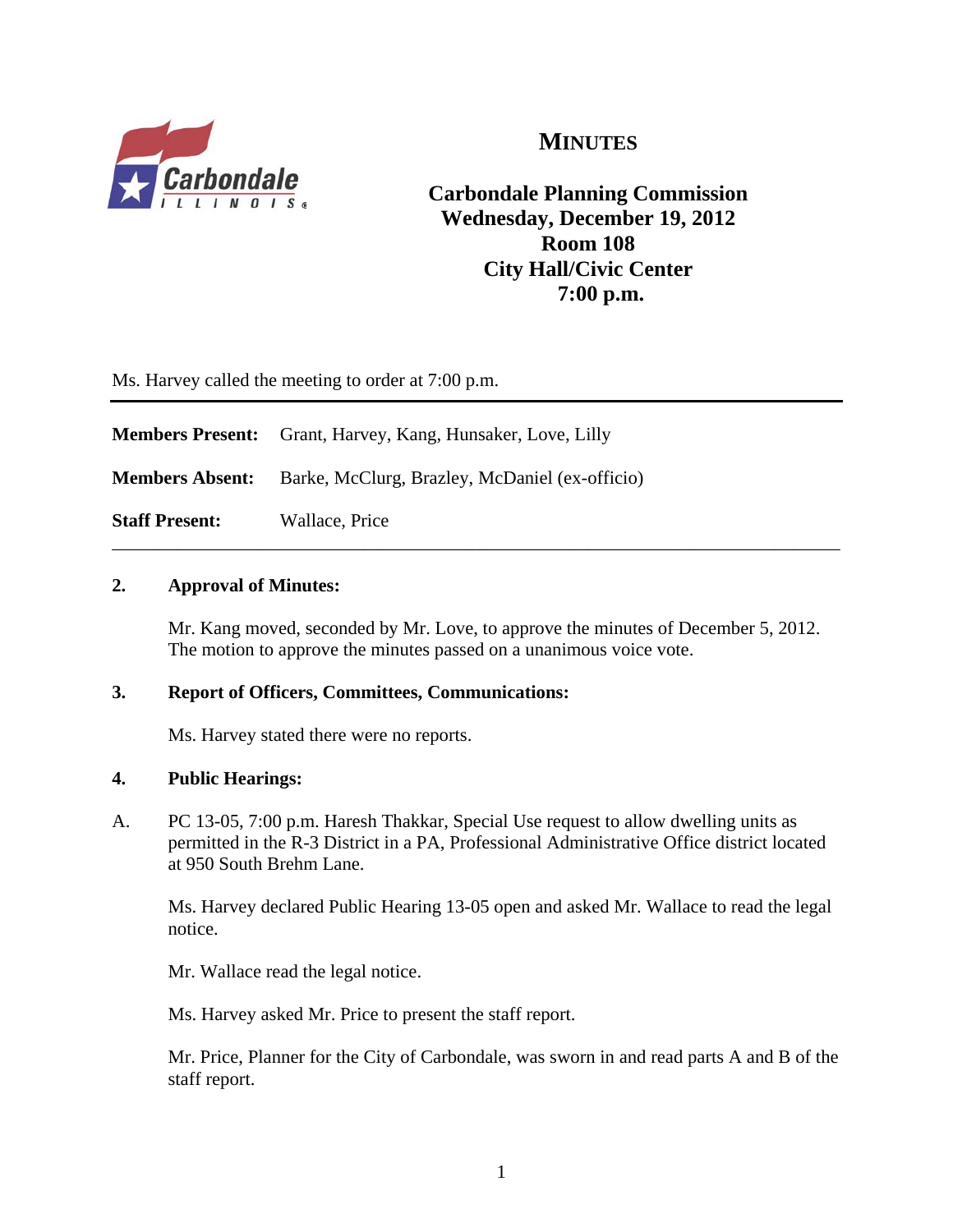Ms. Harvey asked if there were any questions of the staff.

Tom Grant asked if the previous special use would be abandoned.

 Mr. Wallace stated the special use is good for six months and we are nearing the end of the six month window for the special use.

Mr. Grant asked if the Alpha Apartments are under a special use permit.

Mr. Wallace stated they were built before the zoning regulations required a special use permit for that kind of residential land use. At the time it was permitted by right and because of that, it is a lawful special use.

Ms. Harvey asked if the applicant was present and wished to speak.

The applicant was present, and spoke.

Mr. Thakkar stated that he owns the building and would refer all questions as to the operation of the Group Home to the representative of The H Group, Ms. Pape.

Mr. Grant asked Mr. Thakkar if he had started development on the previous Special Use Permit.

Mr. Thakkar stated no.

Ms. Harvey asked if anyone would like to speak in favor of the application.

Debbie Pape, representative of the H group spoke. She stated the program has been operating in two locations in Carbondale for the last five years. It is funded by DCFS and consists of adults that have been raised in institutions. It is staffed 24/7. The H Group owns 608 West Main Street and is utilized as a residence for the females in the program. They rent apartments at Cross Point apartments that are occupied by the males in the program. They wish to open this group home to bring the men into one facility to better supervise them. Currently the staff has to go from apartment to apartment to supervise them. In the new building they would have better supervision over the living arrangements.

Mr. Kang asked how many adults are in the facilities.

Ms. Pape stated 16. There are usually 6 women and 10 men.

Mr. Kang asked if the residents have caused any issues in the neighborhoods.

Ms. Pape stated she can only speak to hearsay because she does not work with the program directly but some issues have occurred. To her knowledge, none of them have been serious.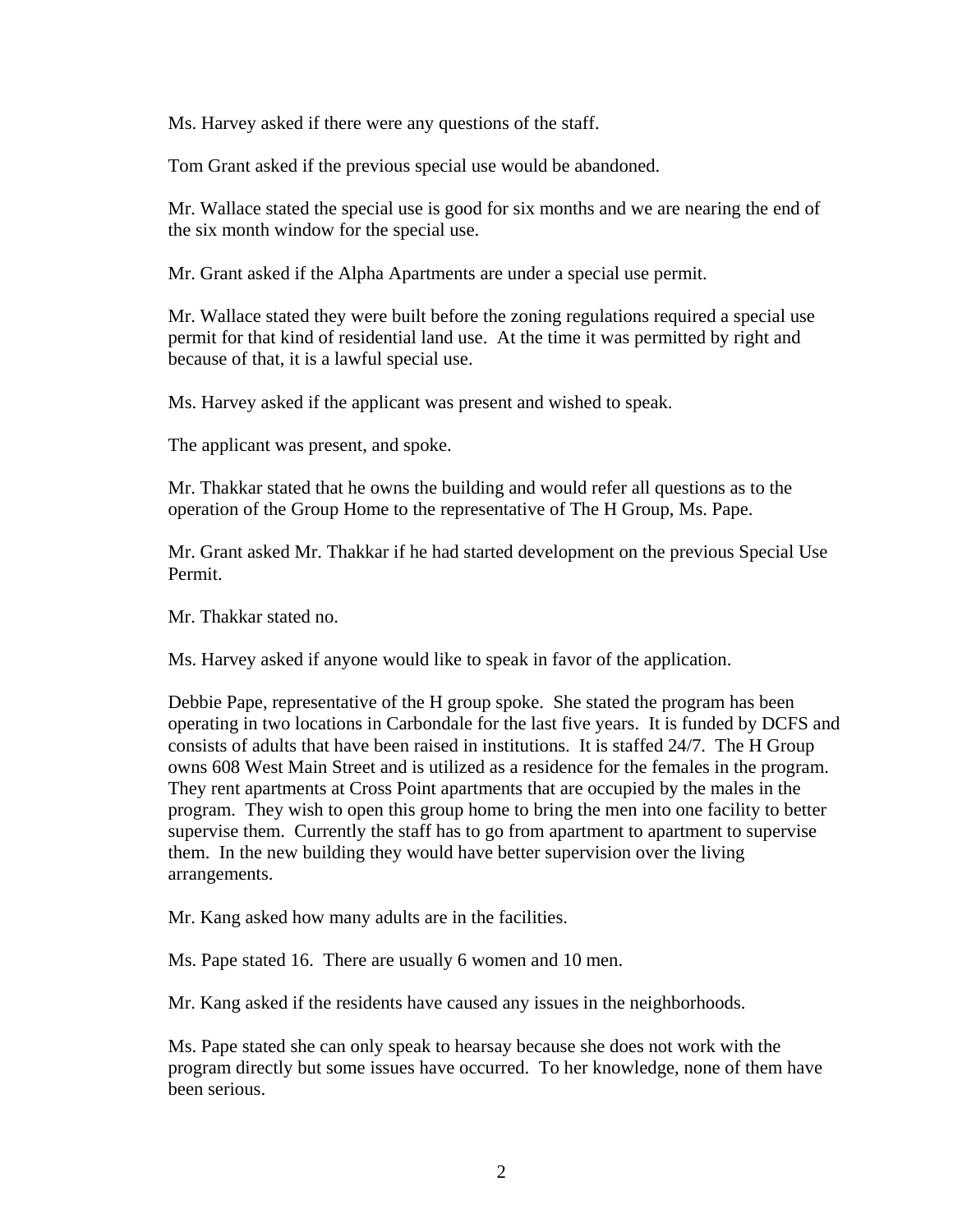Mr. Grant asked where the other 6 adults will go.

Ms. Pape stated they would keep the 608 West Main Street facility.

Mr. Grant asked what types of mental illness would be involved with the facility.

Ms. Pape stated that it could be a wide range of illnesses.

Mr. Kang asked if there will be closed circuit monitoring on the residents.

Ms. Pape stated yes but they are free to come and go as they please.

Ms. Harvey asked what other security will be in place.

Ms. Pape stated that door alarms will be on the door. They are free to come and go as they are not there as a punishment.

Mr. Grant asked at what age do the student's age out of the program.

Ms. Pape stated that at age 21 they must leave the program.

Mr. Grant asked if the population is transient.

Ms. Pape said that it could be but it can be stable as well.

Ms. Harvey asked if anyone would like to speak in opposition of the application.

Mr. Walter Tomzack, representative of Brehm School, spoke. He stated that some of his students live in the Alpha apartments and would be crossing the area. He is also concerned that the population will enter their property and interact with their students. Their population is 40% female and this home concerns them with the potential for high levels of aggression and inappropriate sexual behavior.

Ms. Harvey asked Mr. Price to continue with the report.

 Mr. Price read parts C and D of the staff report with a recommendation to approve PC 13-05.

Ms. Harvey asked if there were any questions of staff from Commissioners.

Mr. Grant asked about the applicant's reference to a rezoning request in the attached breif.

Mr. Wallace stated the rezoning was a miss understanding of terminology by the applicant. The intent was to ask for a Special Use Permit.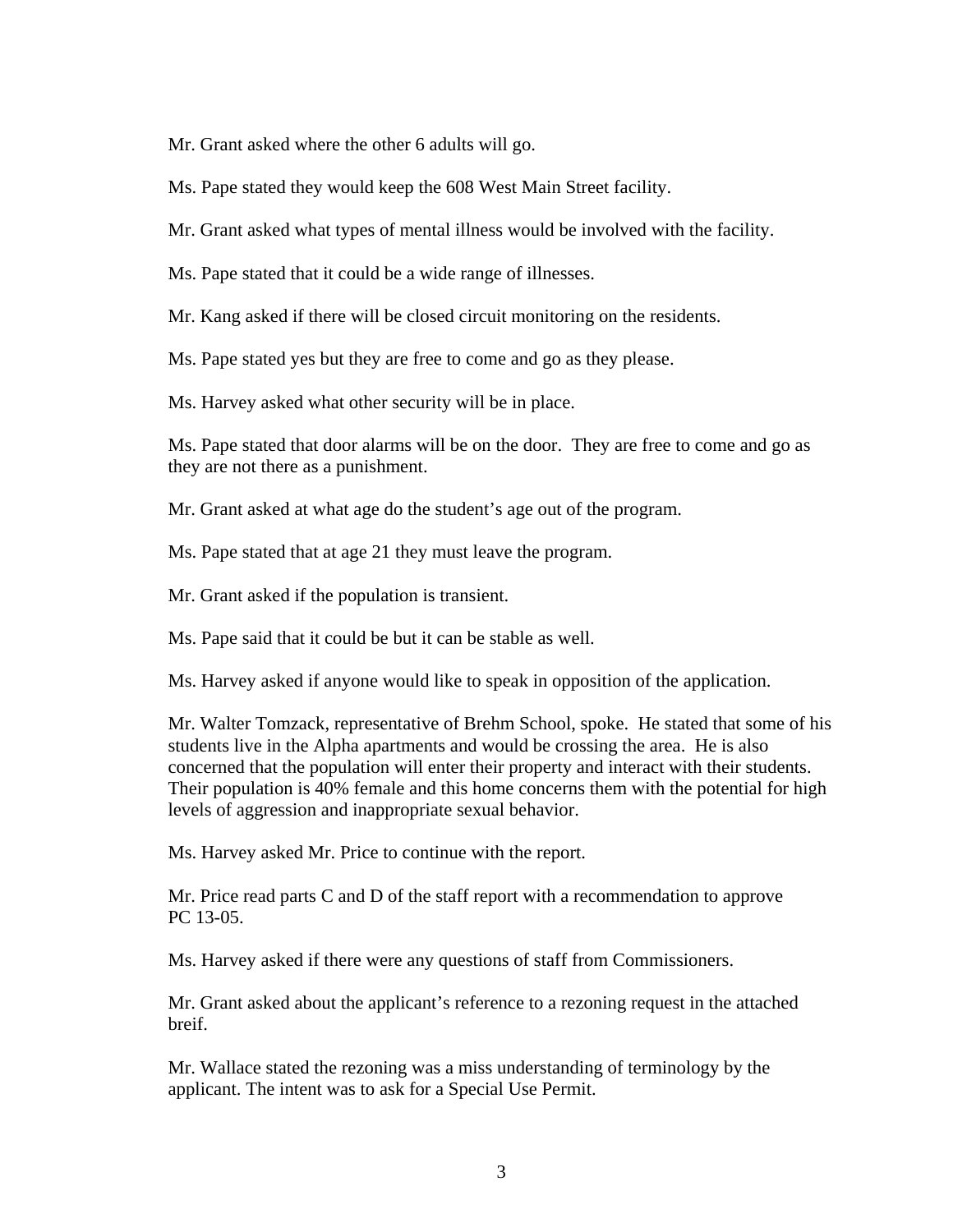Ms. Harvey asked if there were questions from anyone to anyone.

Mr. Grant asked Ms. Pape what the success rate of the program was.

Ms. Pape said she does not have the numbers in her head.

Ms. Harvey asked the applicant to address issues brought up by the Brehm School.

Ms. Pape stated that the program has a mixed population. The staff would be responsible for keeping the residents off of the Brehm School's property. She is also concerned that it is assumed, that because someone has a mental illness, they would be violent. They will have a six foot fence in the back of the property to allow for a recreation area. She also stated that Mr. Andy Wallace, owner of Alpha Properties, is in support of the Group Home. She also stated that the population has not been adjudicated and if they were, they would not be in the program. The residents will not be developmentally disabled.

Mr. Hunsaker asked if they have been through a mental evaluation before being accepted into The H Group's program.

Ms. Pape stated yes. They have been in counseling during their time in the institution they lived in before moving into the facilities controlled by The H Group.

Mr. Grant asked Mr. Tomzack if Brehm School was licensed by anyone.

Mr. Tomzack stated the state school board licenses them.

Mr. Grant asked Ms. Pape about licensing of the group home.

Ms. Pape stated the surrounding properties will not cause issues for her facilities license.

Ms. Harvey closed the public hearing on PC 13-05 and asked for a motion on the findings of fact.

Mr. Kang moved, seconded by Ms. Lilly, that the Commission accept as findings of fact Parts A and B of the staff report for PC 13-05, that the applicant was present, and that no one spoke in favor and one spoke in opposition to the request.

Mr. Kang moved, seconded by Mr. Hunsaker, that the seven criteria be moved as one item.

Roll Call Vote

 Yes- 4 (Hunsaker, Kang, Lilly, Love) No- 2 (Grant, Harvey)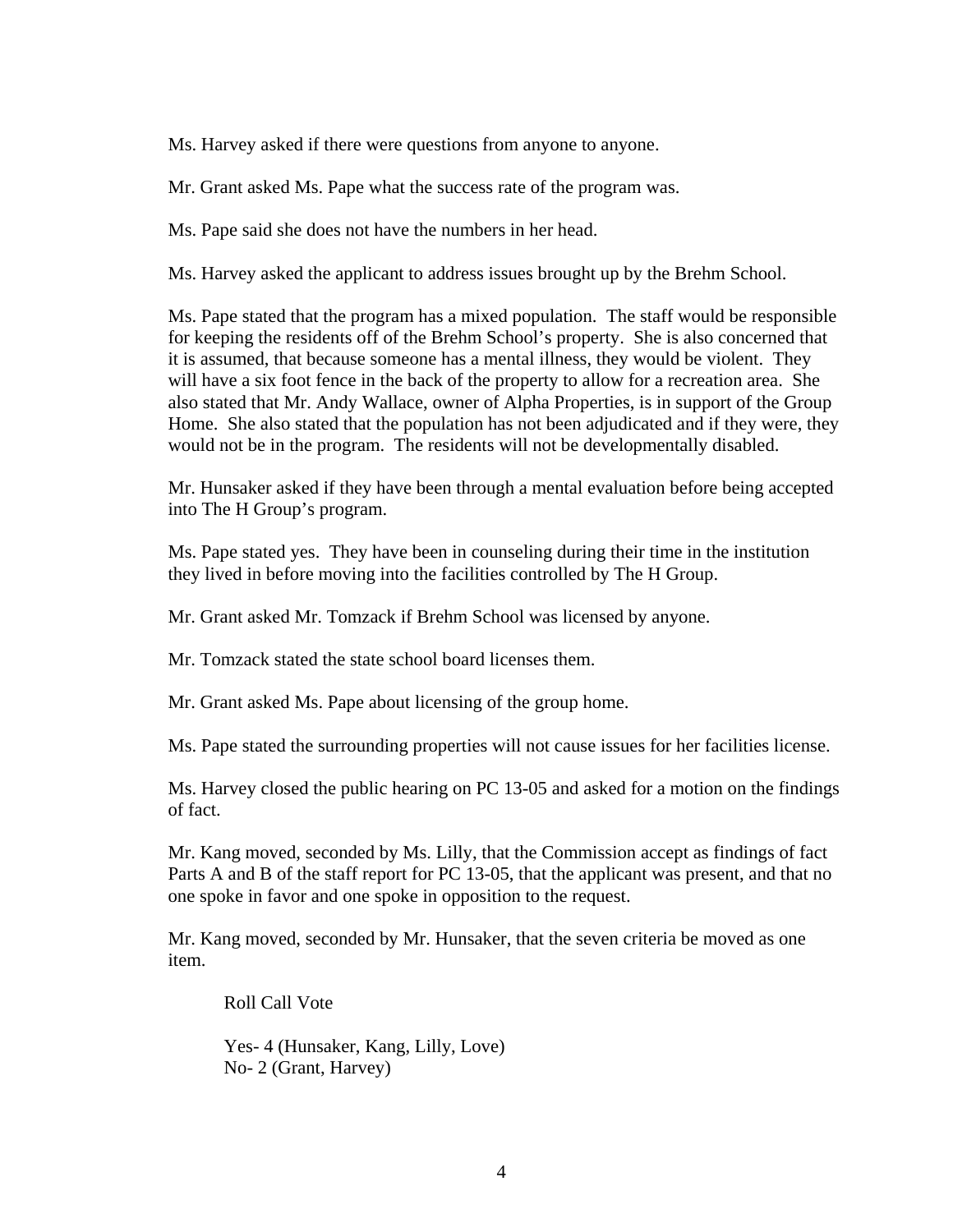The motion passed.

Mr. Kang moved, seconded by Ms. Lilly, that the request meets the seven requirements.

Roll Call Vote

 Yes – 4 (Hunsaker, Kang, Lilly, Love) No- 2 (Grant, Harvey)

The motion passed.

Ms. Harvey asked for a vote on the recommendation to the City Council.

Mr. Kang moved, seconded by Ms. Lilly, that the Commission recommend approval of PC 13-05 as presented by staff.

Roll Call Vote:

Yes - 4 (Hunsaker, Kang, Lilly, Love)  $No-2$  (Grant, Harvey)

Ms. Harvey stated that the motion passed and that this matter will be on the City Council agenda at their meeting on January 8, 2013.

#### **5. Old Business**

None.

#### **6. New Business**

**A.** Election of Officers

A nominating committee which was formed at the previous meeting planning commission meeting presented their slate of officer candidates.

 Chair: Carol Harvey 1<sup>st</sup> Vice Chair: Tom Grant 2<sup>nd</sup> Vice Chair: Larue Love

Ms. Lilly made a motion, Mr. Kang seconded, to accept the slate as recommended.

The motion passed unanimously.

**B.** The 2013 Planning Commission Meeting schedule was discussed. January 23<sup>rd</sup> was added at 6pm to accommodate the length of the meeting and the 30<sup>th</sup> meeting was canceled. It was noted that this is a special meeting for the public hearing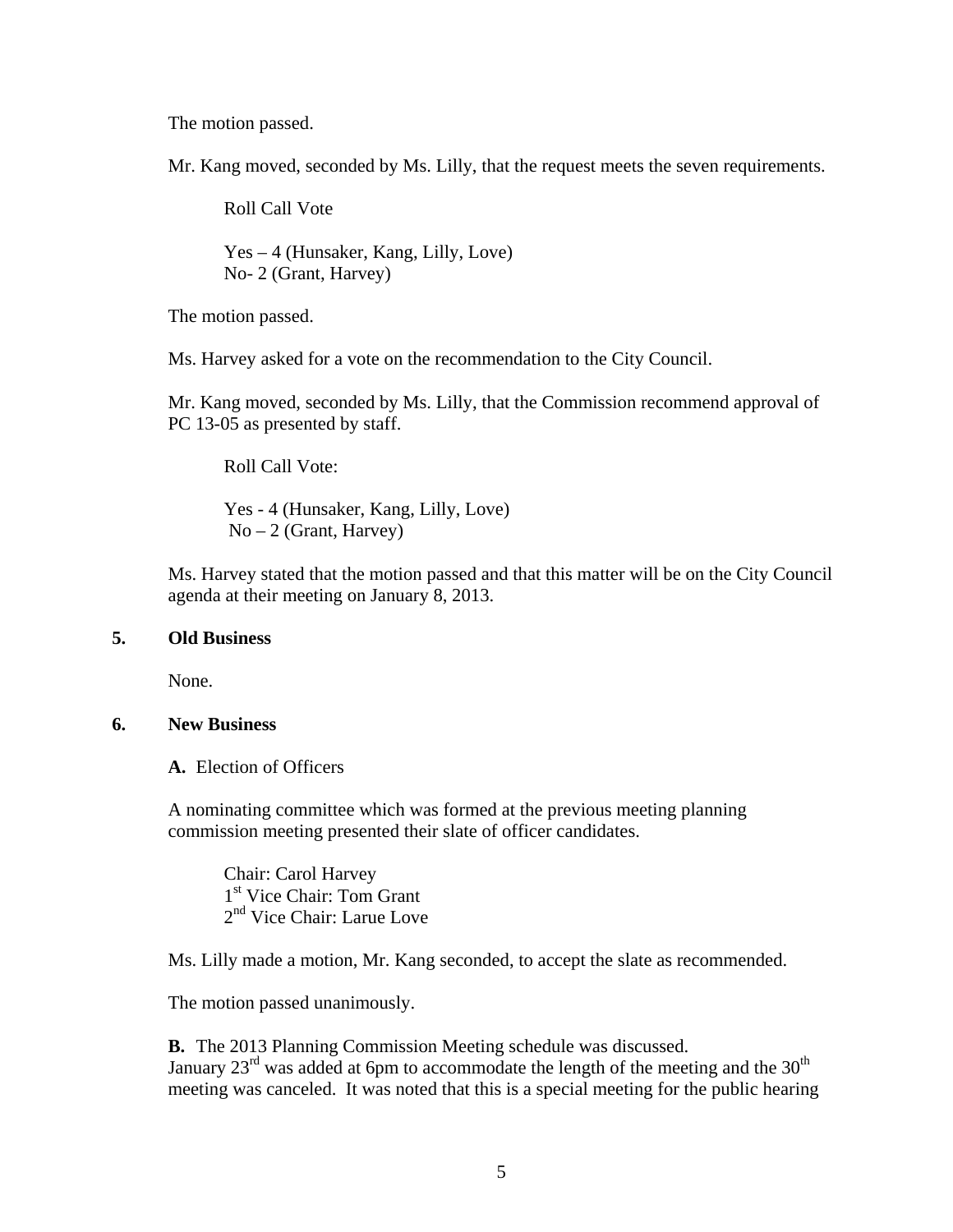on the zoning ordinance.

**C.** City Council Agendas of December 11, 2012 and December 18, 2012

Mr. Wallace provided details of the Council's action.

### **Adjournment**

Ms. Harvey adjourned the meeting at 7:40 p.m.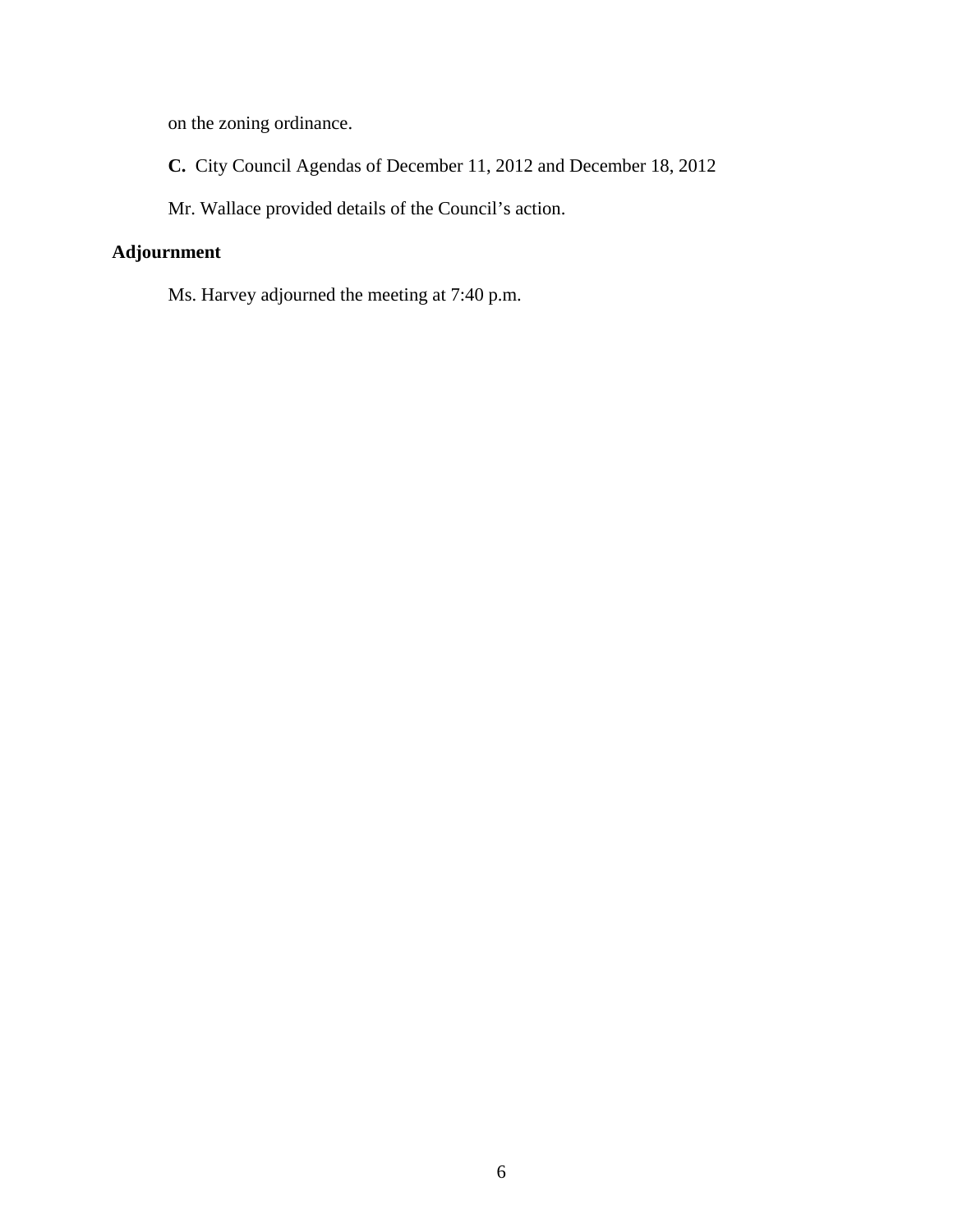

The City of Carbondale's Liquor Advisory Board held a meeting on Thursday, November 1, 2012, in Room 103 of the Carbondale Civic Center, 200 South Illinois Avenue. Chairman Robinson called the meeting to order at 5:30 p.m. with the following-named members of the Board present/absent:

#### **1. Roll Call**

Present: John Mills, Dave Loftus, Rob Taylor, Steve Payne (entered at 5:32), Mark Robinson

Absent: Erin Fogarty, Nick Ferraro, Joyce Webb (excused)

A quorum was available to take action on the agenda items. City Staff present for the meeting included Deputy City Clerk Jennifer Sorrell, Police Chief O'Guinn, and Fire Inspector Tom Manis.

#### **2. Approval of Minutes**

D. Loftus moved, J. Mills seconded, to approve the minutes from the regular meeting of July 12, 2012. VOTE: All voted aye, motion declared carried.

#### **3. Consideration of an Application for a Class A2 liquor license for Bandana's Missouri, LLC d/b/a Bandana's Bar-B-Q at 309 East Main Street.**

 After some confusion regarding the location where the restaurant will be operating, the representative, Jason Mihulka, stated that Bandana's is a southern-style barbeque restaurant and that this would be their 32nd location. Most of their locations have only beer and wine for consumption, but with this particular location having two separate sections for a bar and dining, they will offer a full bar. The focus remains on family dining and will not be operating late hours. J. Mills asked about any plans for changes to the interior of the building and Mr. Mihulka stated only décor changes were anticipated and new signage. No live entertainment would be offered. M. Robinson about the location of the corporate address and a rough estimate of the other restaurants. J. Mills asked if a Manager's Statement had been received, which it had not. There are two managers currently, one from Mt. Vernon and a local manager-in-training. J. Mills asked if they would use the beer garden and Mr. Mihulka stated he did not anticipate operating as a beer garden, but as a patio dining area. With no further questions from the Board, J. Mills moved to approve pending receipt of outstanding items and R. Taylor seconded the motion. VOTE: All voted aye, motion declared carried.

#### **4. Consideration of an application for a Class A1 liquor license for Wabb Enterprises of Illinois, LLC, d/b/a Nikki's Place, 2461 West Main Street**

Erin Morris and Stan Williams were present to answer questions from the Board. Bill Bonham was unable to attend due to a scheduling conflict. There was discussion trying to ascertain the exact location of the proposed business which will be in the strip mall where Gold's Gym and CVS are operating. Mr. Williams stated that the business plan is to provide a quiet coffee/cappuccino/wine/beer bar with Wi-Fi. The main purpose is to have the new Illinois-approved gaming machines. He indicated there would likely be a twenty-one age restriction, but M. Robinson stated that with an A-1 license, as a restaurant license, there are no age restrictions. Ms. Morris stated that the business would not be a restaurant and all of their other eleven locations have a twenty-one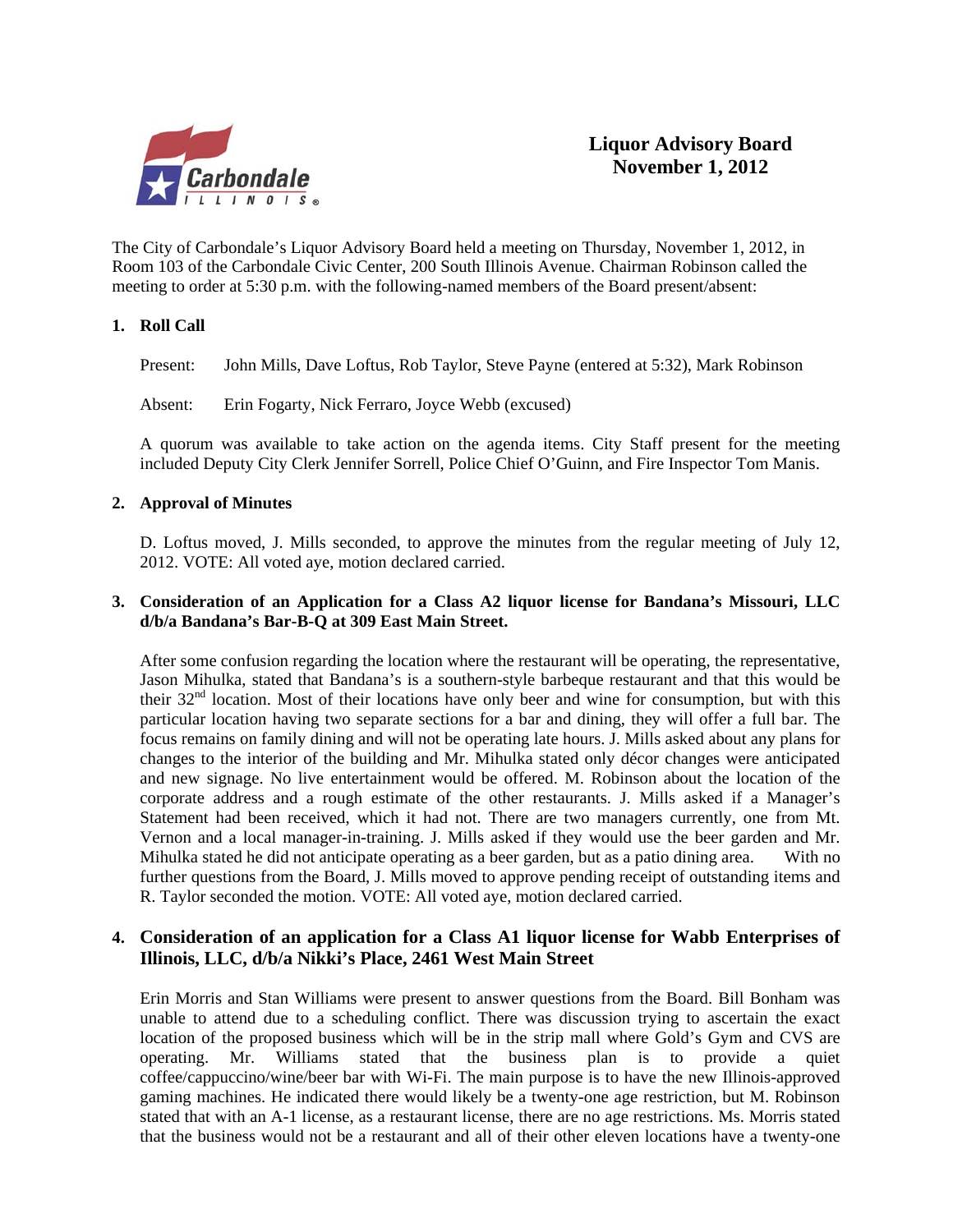age limit. In response to a question by J. Mills, Ms. Morris indicated that a liquor license was a requirement in order to have the machines and that they intended to have a maximum limit of three drinks per patron in order to avoid a bar atmosphere. Mr. Williams explained the newly passed gaming license process. J. Mills asked about their hours of operation and Mr. Williams indicated it would probably be the same as bars. Currently, they do not have their gaming licenses approved by the State, but are on the waiting list. J. Mills then questioned what foods they would offer. Mr. Williams and Ms. Morris indicated pre-packaged foods, muffins, and maybe pizza. They do not intend to get involved in food preparation. M. Robinson clarified that the liquor license was basically a vehicle for receiving the gaming machines and that the intention isn't really to be in the liquor business to which Ms. Morris agreed. Mr. Williams explained how the idea for this business came about based on his experiences at similar locations in Georgia. D. Loftus how many machines they would have and Mr. Williams stated that they are limited to 5. He also explained how the profits are divided between the State, City, terminal operator, etc. J. Mills moved to approve pending receipt of outstanding items, and R. Taylor seconded the motion. VOTE: All voted aye, motion declared carried. J. Mills asked if there had been issues with the license holder across the street and Chief O'Guinn stated that things had been pretty quiet. J. Mills stated that when the application goes to Council there might be concern related to the hours of operation and patrons across the street, as well as due to some Carbondale citizens opposing gaming.

#### **5. Consideration of Fourth Quarter Reports from Fire Department, Building and Neighborhood Services, and Police Department**

 D. Loftus and R. Taylor expressed concern over the numbers from Stix not decreasing. They noted that Pinch's numbers had decreased somewhat. D. Loftus questioned the Chief as to whether or not that had been a shift in problems in any of the establishments. He indicated that the police still receive around the same number of calls, that the undercover stings had been stepped up a bit, but that the high numbers reflect the issue of not checking underage patrons, past the point of entering the bar, to ensure they are not drinking alcohol. J. Mills asked Chief O'Guinn about whether the issue was service at the bar or from of-age persons purchasing on behalf of minors. The Chief indicated the citations were predominantly underage possession which suggests the latter. M. Robinson and D. Loftus noted that there had been a couple of instances of violence and asked the Chief to elaborate. Chief O'Guinn explained the circumstances and stated that the incident at Pinch Penny had not yet been determined if it was related to violence or resulting from an accident. M. Robinson asked for recommendations from the Board and R. Taylor suggested perhaps it is time for the Council to take action. Following extensive back-and-forth discussion concerning the sanitary conditions of the bathrooms, the Board requested that a Building and Neighborhood Services representative attend the next meeting to educate them on the inspection process.

Commissioner Taylor indicated that he had informed the Mayor of his resignation from the Board effective December 1, 2012.

 J. Mills moved to accept the fourth quarter reports and place them on file and D. Loftus seconded the motion. VOTE: All voted aye, motion declared carried.

#### **6. Other New Business**

D. Loftus expressed his frustration at the continued carving of the Liquor Code for particular entities, and the amendment to Title Two which had previously been on the Agenda and was approved without Board consideration added to the problem.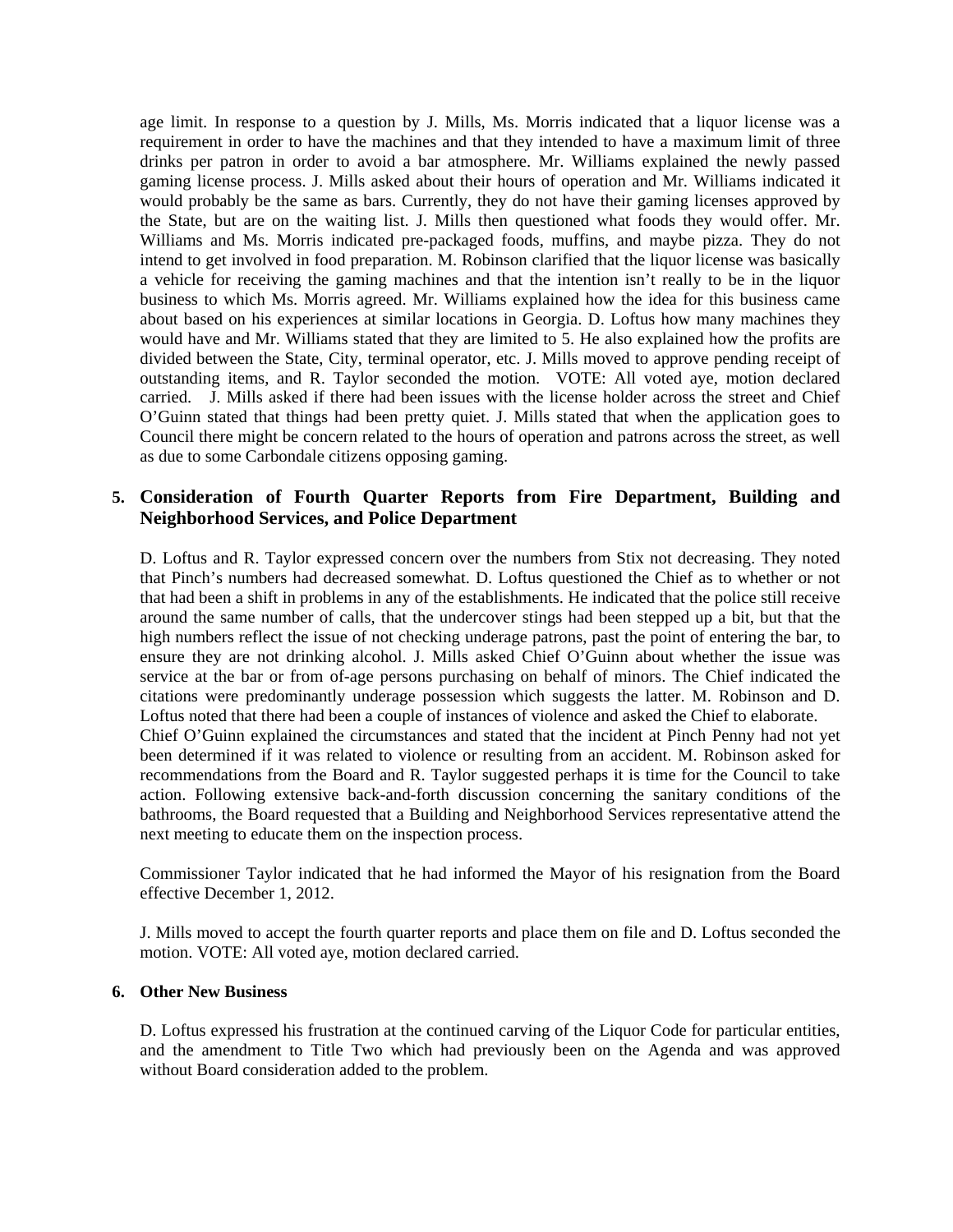### **7. Adjournment**

Meeting adjourned at 6:21.

Jennifer R. Sorrell, Deputy City Clerk Date Approved

\_\_\_\_\_\_\_\_\_\_\_\_\_\_\_\_\_\_\_\_\_\_\_\_\_\_\_\_\_\_\_\_\_ \_\_\_\_\_\_\_\_\_\_\_\_\_\_\_\_\_\_\_\_\_\_\_\_\_\_\_\_\_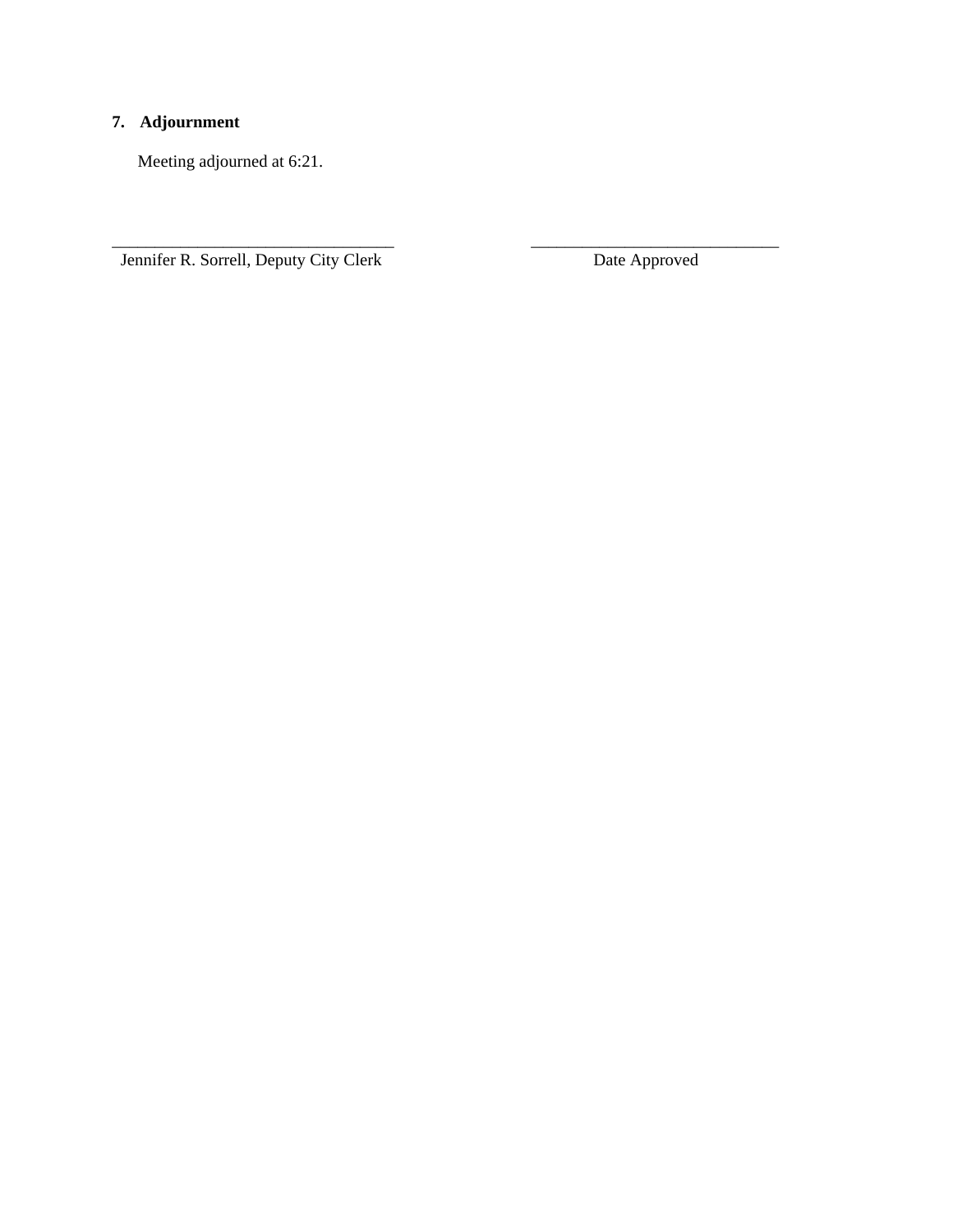# **MINUTES City of Carbondale Sustainability Commission Thursday, October 18, 2012 City Hall / Civic Center – 6:00 p.m***.*

| $1_{-}$ | <b>Roll Call:</b>       | Mr. Wodika called the meeting to order at 6:04 p.m.                                                                        |  |
|---------|-------------------------|----------------------------------------------------------------------------------------------------------------------------|--|
|         | <b>Members Present:</b> | Ms. Romaine Wagner, Mr. Wodika, Mr. Stewardson, , Mr. Beck, Mr.<br>Kunath, Ms. Pimental, Mr. Monty, Mr. Bobell, Mr. Thorne |  |
|         | <b>Members Absent:</b>  | Ms. Trotter                                                                                                                |  |
|         | <b>Staff Present:</b>   | Loren Polley                                                                                                               |  |
|         | <b>Others Present:</b>  |                                                                                                                            |  |

**Minutes**: Motion by Mr. Wodika, all unanimous, to approve the September 20, 2012, minutes.

#### 2. **Communications:**

Review of the October, 2012 Status Report of the Former Koppers Wood-Treating Site. Contact is made and no date for visit has been established yet. Received the October 2012 Status Report.

#### 3. **Old Business:**

**Energy Committee –** Energy Aggregation has been the focus of the committee.

**Bike Path /Green Space Committee** – Still no word on the outcome of the SIU Green Fund Proposal for the SIUC/Carbondale Bike and Pedestrian Path submitted in March. The City is in negotiations with the Canadian National Railroad to acquire several parcels of real estate to secure ownership of the land for the planned pathway. There has been some developments on the bicycle trail that I wanted to share. Chris Wallace and the City's Planning Division has recently completed another grant proposal for the bicycle/pedestrian path. It is an Illinois Transportation Enhancement Program (ITEP) proposal, which is through IDOT. The proposal is asking for a grant of \$335,950. As part of the proposal, matching funds include the \$66,000 already committed from the university (the SIU green fund grant) and the city is committing another \$84,000 . If the proposal is successful, it will complete Phase I of the project (which will result in the development of the path and green space extending from Mill Street to Main Street). Phase II would take place after the completion of phase I, connecting the path from Mill St. to the SIU overpass. We hope know whether the proposal was successful sometime in October, which is when the grants are scheduled to be awarded. If it is unsuccessful, City plans remain to impliment the project, albeit at a slower pace. Need more promotions for the more bike paths. A bike path to the Superblock water park was also mentioned. Need safe paths around town. Need a good and solid comprehensive plan. Need more input on where to properly place bike lanes or paths. A student has been struck around the Don Taco area while on a bicycle. Received a ticket for riding on sidewalk. Apparently this student is available to talk with the Commission and/or Subcommitte. Tree Committee may be merged as a part of this subcommittee.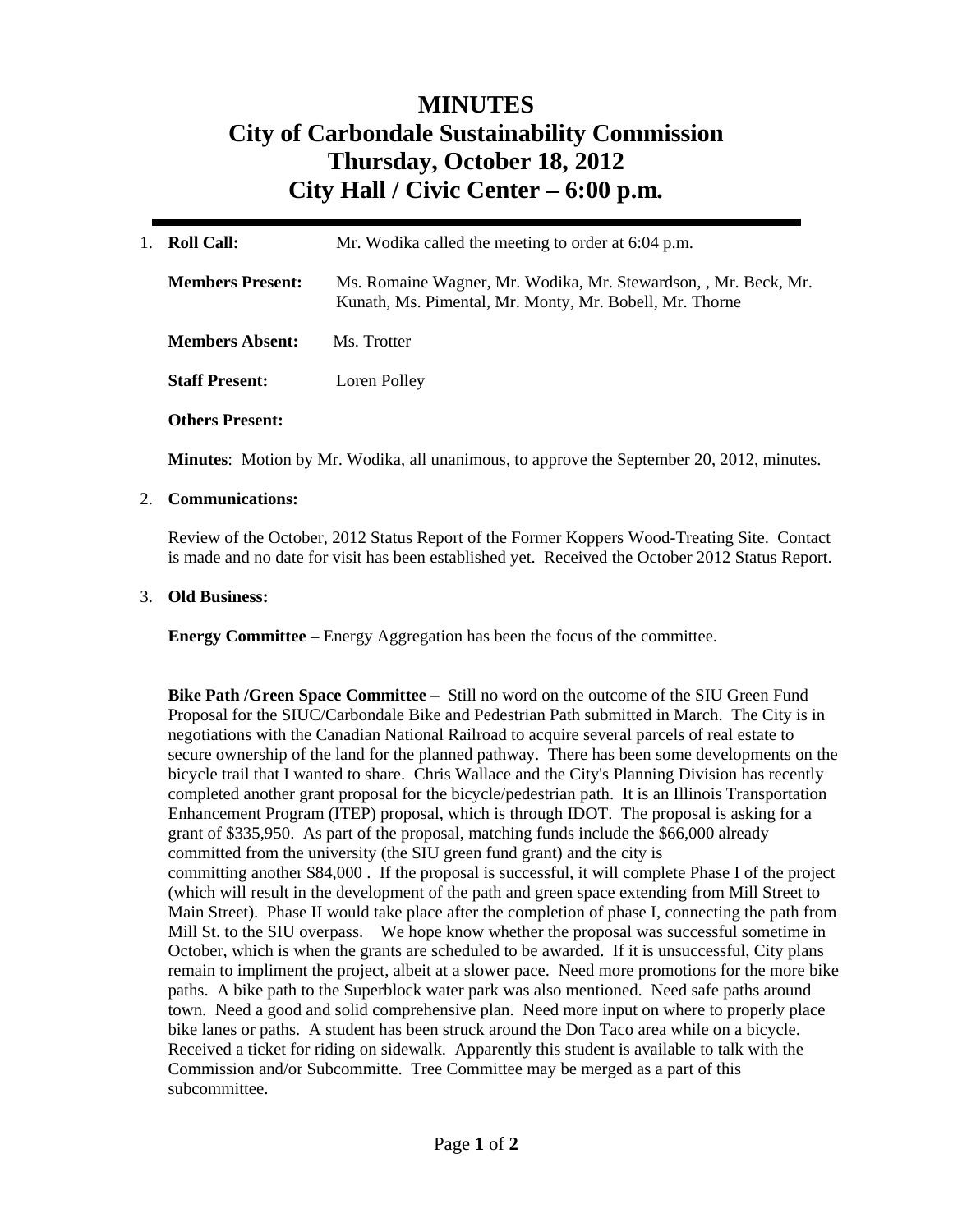**Recycling Committee –** Discussions continue on options for apartments to recycle . Jackson County Health Dept. is conducting a survey on recycling at several apartment complexes in Carbondale. The committee would like to see stricter volume limits on trash as a way to encourage more recycling. Discussions continue on community based and commercial composting possibilities. A possible Styrofoam ban was mentioned. All in favor of requesting the survey. Need a proposal to the council on the Governor's ban on plastic bags. Send emails to the Chamber of Commerce as well as Carbondale Main Street for any thoughts on how Styrofoam can be used less and hopefully banned all together. Styrofoam ban needs to be a top priority. Mr. Kunnath made up a draft letter for the business recycling collaboration of Jimmy Johns, Stix, Wise Guys, Hangar, etc. A Styrofoam representative would like to come and explain how Styrofoam is a "good thing". Mr. Bobell told the Commission that CCHS is increasing the use of plastic in order to alleviate the use of Styrofoam in the schools. Mr. Kunath also met with the Supervisor of Refuse and Recycling, Mr. Loren Polley and the Maintenance and Environmental Services Manager, Mr. Robert Hardin, to discuss the City of Carbondale's position on the recycling of the businesses mentioned within his proposal letter.

4. **New Business:** Subcommittee meetings are moved to the first Thursday of the month. Recommend to city council about energy aggregation company presentations at a council meeting.

#### 5. **Adjournment:**

With no further business to be conducted Mr. Wodika adjourned the meeting at 7:07 PM.

Respectively submitted by Loren K. Polley, City of Carbondale Staff Liaison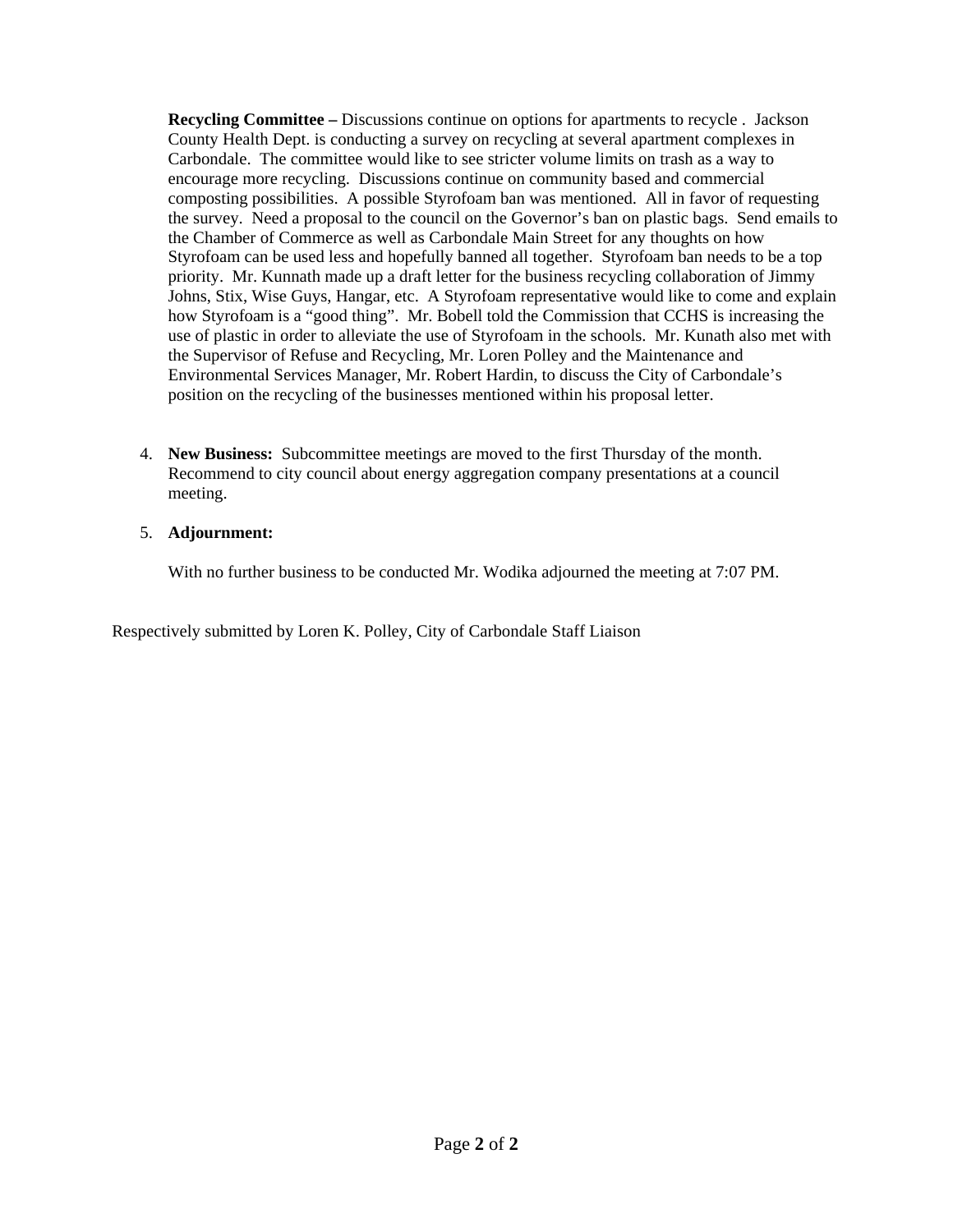# **MINUTES City of Carbondale Sustainability Commission Thursday, November 15, 2012 City Hall / Civic Center – 6:00 p.m***.*

| <b>Roll Call:</b><br>$1_{-}$ | Mr. Wodika called the meeting to order at 6:08 p.m.               |  |
|------------------------------|-------------------------------------------------------------------|--|
| <b>Members Present:</b>      | Ms. Romaine Wagner, Mr. Wodika, Mr. Beck, Mr. Kunath, Ms. Trotter |  |
| <b>Members Absent:</b>       | Mr. Stewardson, Ms. Pimental, Mr. Monty, Mr. Bobell, Mr. Thorne   |  |
| <b>Staff Present:</b>        | Loren Polley                                                      |  |
| <b>Others Present:</b>       | Also present were seven students of an SIUC Government Class.     |  |
|                              |                                                                   |  |

**Minutes**: Motion by Mr. Beck, all in favor, or approval of October 18, 2012, minutes

#### 2. **Communications:**

Review of the October, 2012 Status Report of the Former Koppers Wood-Treating Site. Contact is made and no date for visit has been established yet. Received the October 2012 Status Report.

#### 3. **Old Business:**

**Energy Committee –** Energy Aggregation has been the focus of the committee. Mr. Beck brought it to attention that sales representatives from random energy companies are going door to door trying to hustle people into joining their company before the City of Carbondale gets their plan established. This must be brought to the public's attention as soon as possible.

**Bike Path /Green Space Committee** Ms. Romaine-Wagner brought a proposed 5.7 mile bike path to the Commission's attention. Budget season is coming up, so there is a rush to get this plan before council as soon as possible. Need more promotions for the more bike paths. A bike path to the Superblock water park was also mentioned. Need safe paths around town. Need a good and solid comprehensive plan. Need more input on where to properly place bike lanes or paths. Tree Committee may be merged as a part of this subcommittee.

**Recycling Committee –** Discussions continue on options for apartments to recycle . The committee would like to see stricter volume limits on trash as a way to encourage more recycling. Discussions continue on community based and commercial composting possibilities. A possible Styrofoam ban was mentioned. Need a proposal to the council on the Governor's ban on plastic bags. Send emails to the Chamber of Commerce as well as Carbondale Main Street for any thoughts on how Styrofoam can be used less and hopefully banned all together. Styrofoam ban needs to be a top priority. A Styrofoam representative would like to come and explain how Styrofoam is a "good thing.

4. **New Business:** Subcommittee meetings are moved to the first Thursday of the month.